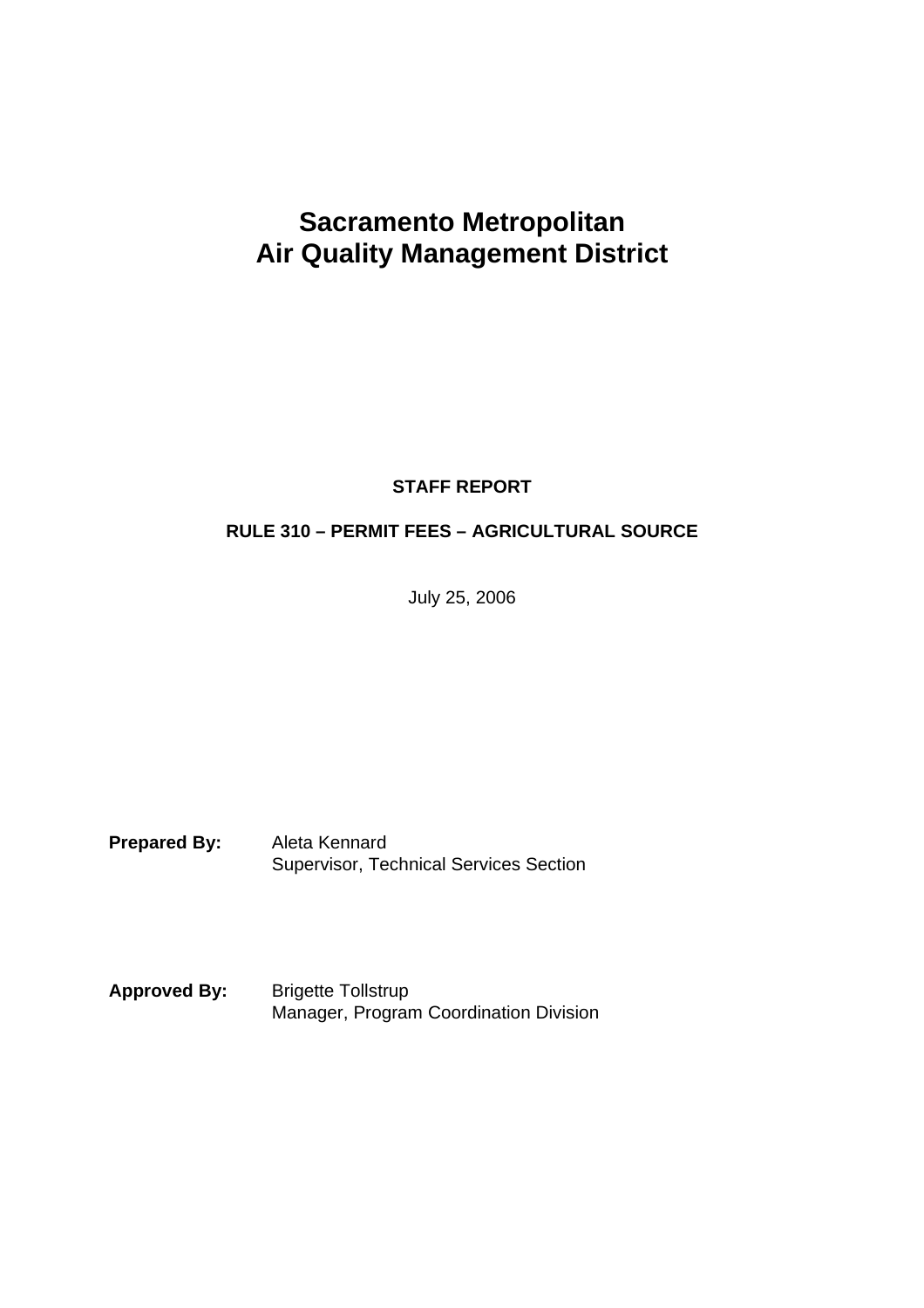#### **INTRODUCTION**

The District is proposing to adopt new Rule 310, PERMIT FEES – AGRICULTURAL SOURCE, in order to set fees for recovering the cost of permitting agricultural stationary sources. The rule will set a schedule of fees similar to those currently required of stationary sources. This rule is being adopted in conjunction with new Rule 215, AGRICULTURAL PERMIT REQUIREMENTS AND NEW AGRICULTURAL PERMIT REVIEW.

#### **BACKGROUND**

In September 2003, California signed into law Senate Bill 700 (SB 700) which amended the air pollution control requirements in the California Health and Safety Code, in particular Section 42301.16, to include regulatory requirements for agriculture sources. In order to comply with the requirements of SB700, Staff is developing two new rules for the Board to consider. First, there is a new rule, Rule 215, establishing an agricultural permit system. This rule will require agricultural stationary sources with actual emissions equal to or exceeding one-half of any applicable emissions threshold for a major stationary source to obtain an agricultural permit from the District. It also requires agricultural sources subject to Rule 496, LARGE CONFINED ANIMAL FACILITIES and boilers/process heaters located at agricultural sources that are subject to Rule 411, NOX FROM BOILERS, PROCESS HEATERS AND STEAM GENERATORS that are applying for a low fuel usage exemption to apply for a permit. The second rule, this new Rule 310, establishes a fee schedule that will apply to the new agricultural permits to cost recover administering the permit program. The fee structure is similar to the existing fee schedule for non-agricultural sources, although there are some differences that reflect the differences in the two permitting systems.

Staff held three public meetings in early December 2004 in order to promote public awareness of the proposed rules and rule amendment. Staff presented the rule concepts and outlined the rule impacts for the farmers and growers who attended. A public workshop on the proposed rule language was held on July 6, 2006 (see Attachment B.)

#### **PROPOSED FEE REQUIREMENTS**

The rule sets fee schedules for the permitting and renewal of agricultural sources. There are fee schedules established for each type of equipment/process anticipated to operate at an agricultural stationary source. The rule's structure and fees are based on Rule 301, PERMIT FEES – STATIONARY SOURCES.

Rule 301 was last amended to adjust fees for cost recovery on October 25, 2001. There was an adjustment of 15% across the fees at that time and language was added allowing the Air Pollution Control Officer to adjust fees yearly based on the Consumer Price Index. Rule 301 is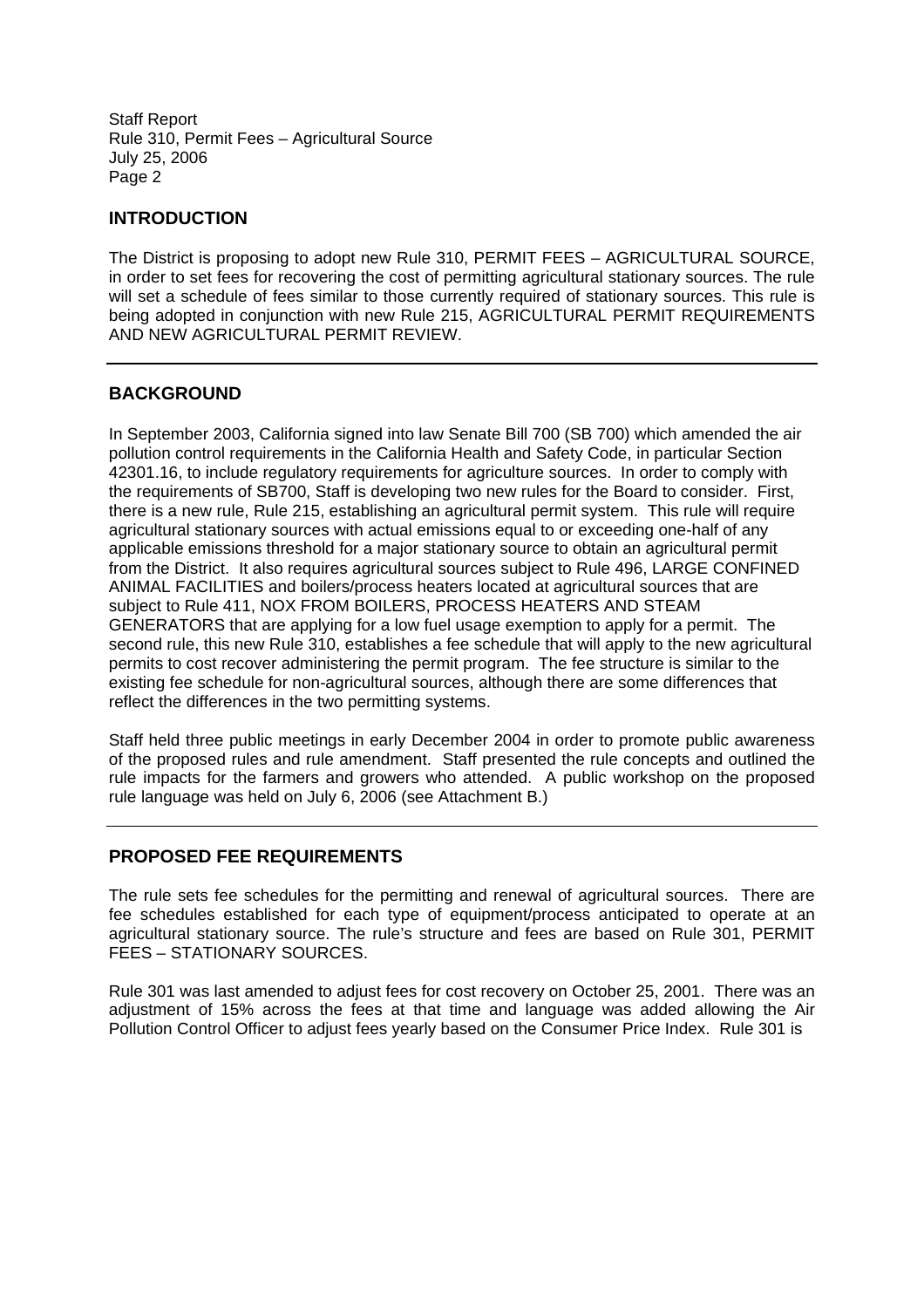the rule that cost recovers the stationary source permitting program. The new agricultural permitting program is anticipated to have similar program costs to the stationary source program and, therefore, the new fee rule will be based on this similar fee structure. The rule language has only been adjusted for the difference in the two permitting programs. See Attachment A (page 6) for a detailed summary of the rule.

## **HEALTH AND SAFETY CODE REQUIREMENTS**

California Health and Safety Code Section 42311 allows a district board to adopt a schedule of annual fees for the evaluation, issuance, and renewal of permits to cover the cost of district programs related to District permitting programs. The fees assessed cannot exceed for any fiscal year, the actual costs for the district program. The District Board is required to hold a public hearing prior to holding a meeting to adopt the regulation. At least 10 days prior to the first meeting, the District Board shall make available information indicating the amount of cost, or estimated cost, required to provide the service for which the fee is charged and the revenue sources anticipated to provide the service.

The agricultural permitting program is a subset of the overall stationary source permitting program. Rule 310 is being proposed to help recover the costs from the agricultural permitting program specifically. Based on the District costs from the staff report for Rule 215, the anticipated staff costs from the agricultural permitting program are as follows:

## **Agricultural Permitting Program Costs** \$30,224

These costs include engineer and field inspection staff costs fully loaded and include the costs attributable to the program from rule development, air monitoring, emission inventory, Business Environmental Resource Center and the Hearing Board.

The fees that are anticipated to be collected from the new fee rule are:

| <b>Initial Permitting</b> | <b>Permit Renewals</b> | <sup>-</sup> otal |
|---------------------------|------------------------|-------------------|
| S4 41                     |                        |                   |

The fees collected from the agricultural permitting program will be included in the budget with the fees from the overall District permitting program. Permit fees do not cost recover the overall permitting program. Revenues from EPA 105 Grants and ARB Subvention are used to help fund the overall permitting programs.

#### **SOCIOECONOMIC IMPACT/COST IMPACTS**

California Health and Safety Code Section 40728.5 requires a district to perform an assessment of socioeconomic impacts before adopting, amending, or repealing a rule that will significantly affect air quality or emission limitations. The District Board is required to actively consider the socioeconomic impact of the proposal and make a good faith effort to minimize adverse socioeconomic impacts. Proposed new Rule 310 is exempt from the requirements of this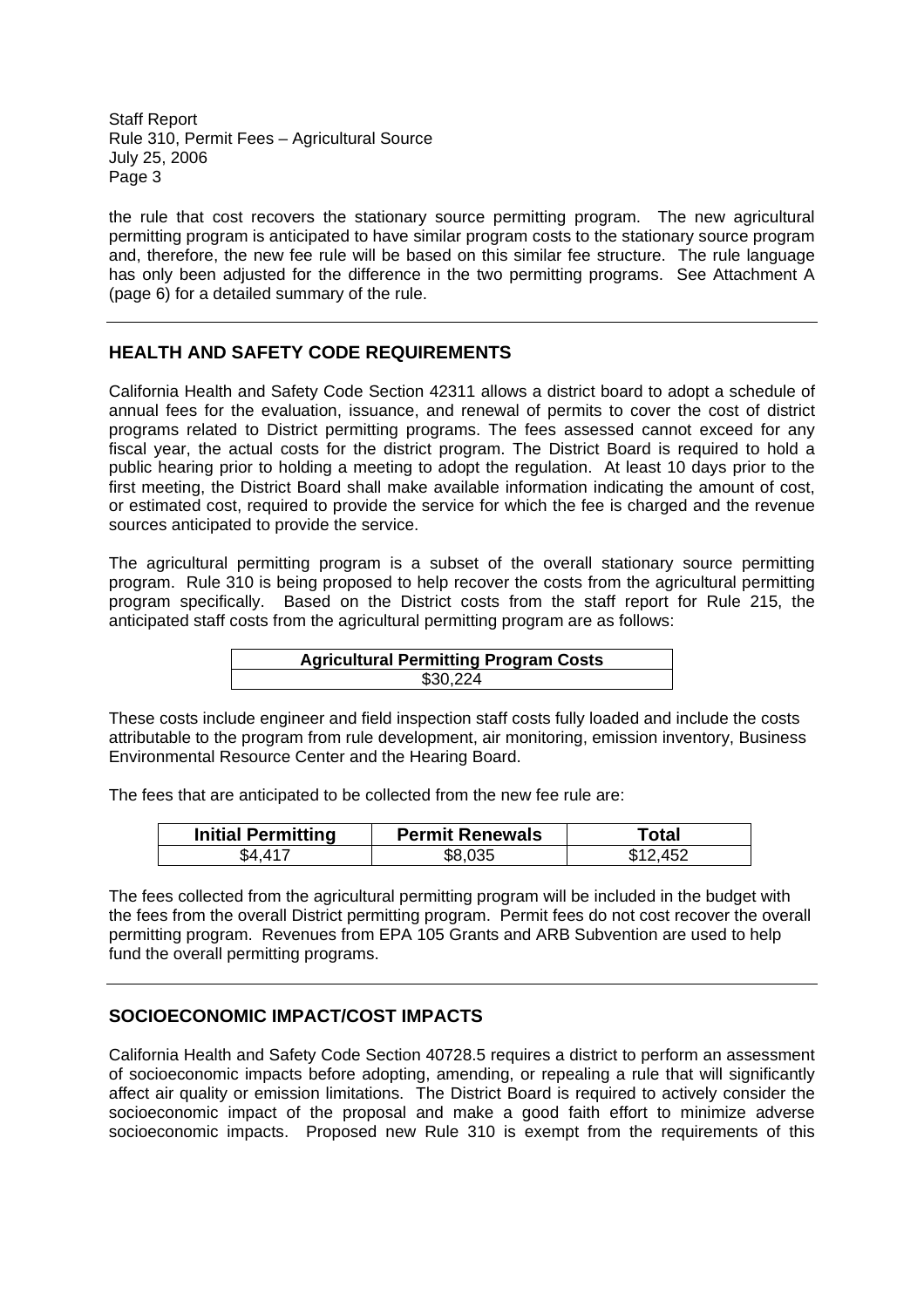section since the rule is administrative and does not affect air quality or emission limitations. Nonetheless, Staff prepared an overview of the cost impacts associated with the proposed new rule. These impacts are discussed below.

**Type of business affected by the rule:** Rule 310 will apply to any agricultural stationary source that is required to obtain a permit pursuant to Rule 215. Staff is estimating that there could be 4 agricultural stationary sources affected by the rule including farming operations with greater than 800 acres using diesel engines to irrigate, a turkey ranch with greater than 100,000 birds, and dairies with greater than 1,000 milking cows.

**Range of probable costs:** There are two fees established in the rule, the initial fee and the renewal fee. The initial fee is what is charged when an application is submitted for an equipment/process for the first time. This fee is generally based on the equipment type and size. The renewal fee is what is charged to the source yearly to keep the permit valid. The annual permit renewal fees can be composed of up to three separate fees.. The annual permit renewal fee will always have an equipment-based (size and type) fee and it may also include an emissions fee, and a re-inspection fee. If source testing or additional analysis is required either during the initial permitting or annually, then both the initial fee and the renewal fee may include those costs.

| <b>POTENTIAL FEES</b>                                                                                     |                                                 |                                            |                    |
|-----------------------------------------------------------------------------------------------------------|-------------------------------------------------|--------------------------------------------|--------------------|
| <b>Type of Agricultural</b><br><b>Stationary Source</b>                                                   | <b>Initial Fee Existing</b><br><b>Equipment</b> | <b>Initial Fee</b><br><b>New Equipment</b> | <b>Renewal Fee</b> |
| Farm with 800 acres<br>irrigated with diesel<br>engines<br>(assumed one permit for<br>stationary engines) | \$2355                                          | \$4710                                     | \$4083             |
| Poultry Ranch<br>(assumed one confined<br>animal facility permit)                                         | \$589                                           | \$1178                                     | \$1767             |
| Dairy with boiler<br>(assume one boiler permit)                                                           | \$295                                           | \$589                                      | \$349              |
| Vineyard with boiler<br>(assume one boiler permit)                                                        | \$295                                           | \$589                                      | \$349              |

The table below summarizes the fees that different types of agricultural emission units may anticipate. The cost to an affected agricultural stationary source will vary from one operation to another depending on the type of operation and the number of emission units involved.

#### **ENVIRONMENTAL REVIEW AND COMPLIANCE**

The District's Environmental Coordinator has determined that proposed Rule 310 requirements are exempt from CEQA. Public Resources Code section 21080(b)(8) and section 15273 of the state CEQA Guidelines provide that the adoption or amendments of fee rules are not subject to CEQA. To claim this exemption the District must find that the amendments are for the purpose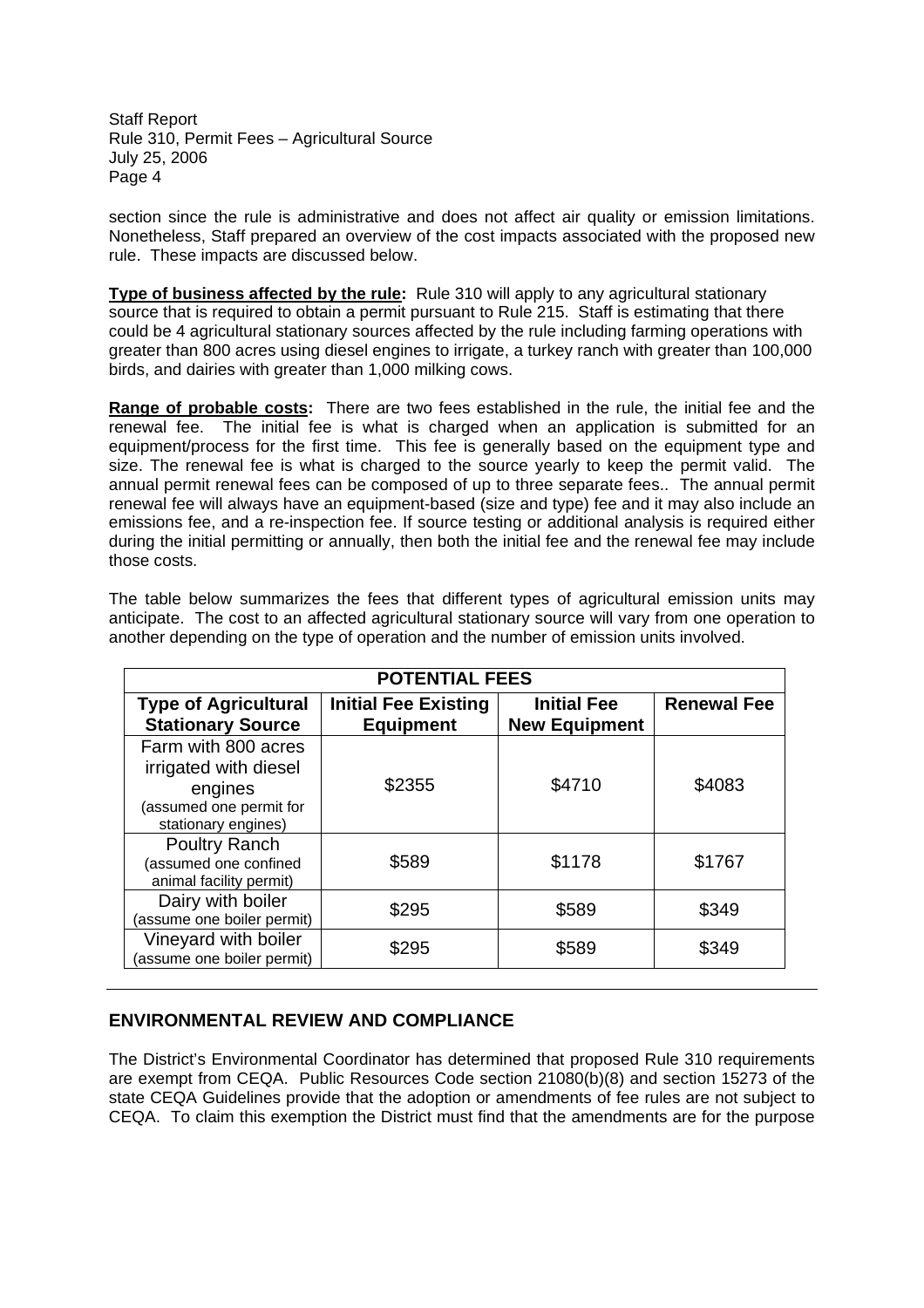of meeting operating expenses. Proposed Rule 310 establishes a fee schedule to recover the expenses of implementing District responsibilities for the permitting of agricultural stationary sources.

#### **PUBLIC WORKSHOP**

Staff held a public workshop to discuss proposed Rule 310 on July 6, 2006. The meeting was held in the evening and at a location that was more accessible to the affected sources. Staff answered and addressed comments and questions at the workshop as well as in the rule and staff report. Additionally, staff met individually will all affected sources to tour their facilities and discuss the requirements of the rule. All associated comments and responses have been incorporated into Attachment B of the staff report.

#### **FINDINGS**

According to Section 40727(a) of the California Health & Safety Code, prior to adopting or amending a rule or regulation, an air district's board must make findings of necessity, authority, clarity, consistency, nonduplication, and reference. The findings must be based on the following:

- 1. Information presented in the District's written analysis, prepared pursuant to Health and Safety Code Section 40727.2,
- 2. Information contained in the rulemaking records pursuant to Section 40728 of the California Health & Safety Code, and
- 3. Relevant information presented at the Board's hearing for the rule.

| <b>FINDING</b>                                                                                                                                 | <b>FINDING DETERMINATION</b>                                                                                                                                                                                                                                          |
|------------------------------------------------------------------------------------------------------------------------------------------------|-----------------------------------------------------------------------------------------------------------------------------------------------------------------------------------------------------------------------------------------------------------------------|
| <b>Authority:</b> The District must find that a provision                                                                                      | The District is authorized to adopt a fee cost                                                                                                                                                                                                                        |
| of law or of a state or federal regulation permits or                                                                                          | recovery rule by Health and Safety Code Sections                                                                                                                                                                                                                      |
| requires the District to adopt, amend, or repeal                                                                                               | 40702, 41080, and 42311. (Health and Safety                                                                                                                                                                                                                           |
| the rule.                                                                                                                                      | Code Section 40727(b)(2)).                                                                                                                                                                                                                                            |
| The District must find that the<br><b>Necessity:</b><br>rulemaking demonstrates a need exists for the<br>rule, or for its amendment or repeal. | The proposed rule is required in order to recoup<br>costs of the District's obligation to permit and<br>inspect agricultural operations as required by<br>Health and Safety Code Sections 42301.16,<br>42301.17, and 42301.18. (Health and Safety Code<br>40727(b)(1) |
| The District must find that the rule is                                                                                                        | The District has reviewed the rule and determined                                                                                                                                                                                                                     |
| <b>Clarity:</b>                                                                                                                                | that it is clear. In addition, there is no evidence                                                                                                                                                                                                                   |
| written or displayed so that its meaning can be                                                                                                | that the persons affected by the rule can not                                                                                                                                                                                                                         |
| easily understood by the persons directly affected                                                                                             | understand the rule. (Health and Safety Code                                                                                                                                                                                                                          |
| by it.                                                                                                                                         | Section (40727(b)(3))                                                                                                                                                                                                                                                 |
| <b>Consistency:</b> The rule is in harmony with, and                                                                                           | The proposed rule does not conflict with and is not                                                                                                                                                                                                                   |
| not in conflict with or contradictory to, existing                                                                                             | contradictory to existing statues, court decisions,                                                                                                                                                                                                                   |
| statues, court decisions, or state or federal                                                                                                  | or state or federal regulations. (Health and Safety                                                                                                                                                                                                                   |
| regulations.                                                                                                                                   | Code Section 40727(b)(4))                                                                                                                                                                                                                                             |
| Non-Duplication: The District must find that                                                                                                   | The District has found this rule amendment does                                                                                                                                                                                                                       |
| either: 1) The rule does not impose the same                                                                                                   | not duplicate any existing state or federal                                                                                                                                                                                                                           |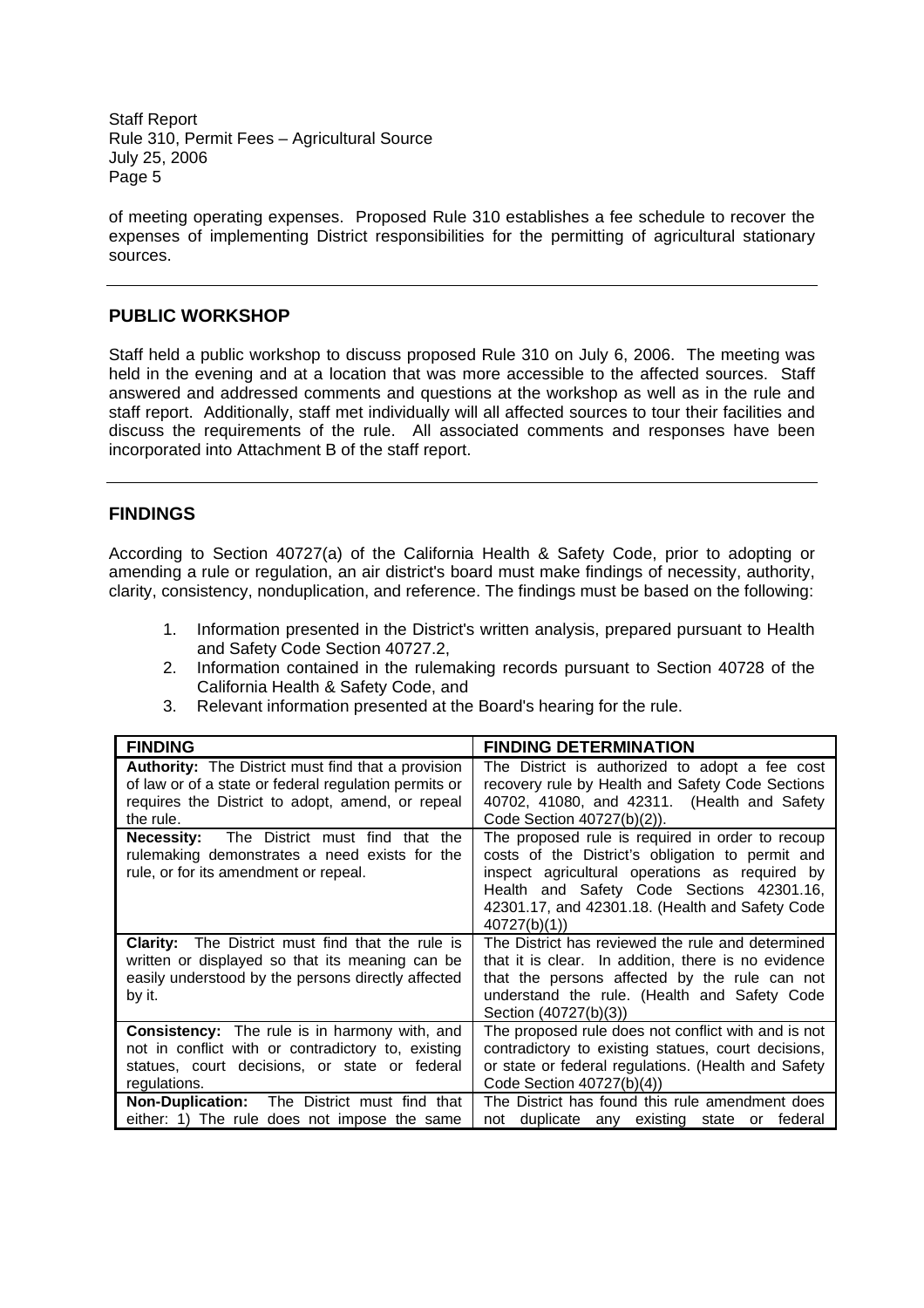| <b>FINDING</b>                                                                                                                                                                                                                                                   | <b>FINDING DETERMINATION</b>                                                                                                                                                                               |
|------------------------------------------------------------------------------------------------------------------------------------------------------------------------------------------------------------------------------------------------------------------|------------------------------------------------------------------------------------------------------------------------------------------------------------------------------------------------------------|
| requirements as an existing state or federal<br>regulation; or (2) that the duplicative requirements<br>are necessary or proper to execute the powers<br>and duties granted to, and imposed upon the<br>District.                                                | regulations. It is an administrative fee rule. (Health<br>and Safety Code Section 40727(b)(5)).                                                                                                            |
| <b>Reference:</b> The District must refer to any statue.<br>court decision, or other provision of law that the<br>District implements, interprets, or makes specific<br>by adopting, amending or repealing the rule.                                             | Health and Safety Codes Sections 41080, and<br>(Health and Safety<br>42311.<br>Code<br>Section<br>$40727(b)(6)$ ).                                                                                         |
| <b>Additional Informational Requirements:</b><br>- In<br>complying with HSC Section 40727.2, the District<br>must identify all federal requirements and District<br>rules that apply to the same equipment or source<br>type as the proposed rule or amendments. | Rule 310 is a fee rule and does not affect<br>emissions. Therefore, a written analysis of federal<br>regulations and other District rules is not required.<br>(Health and Safety Code Section 40727.2(g)). |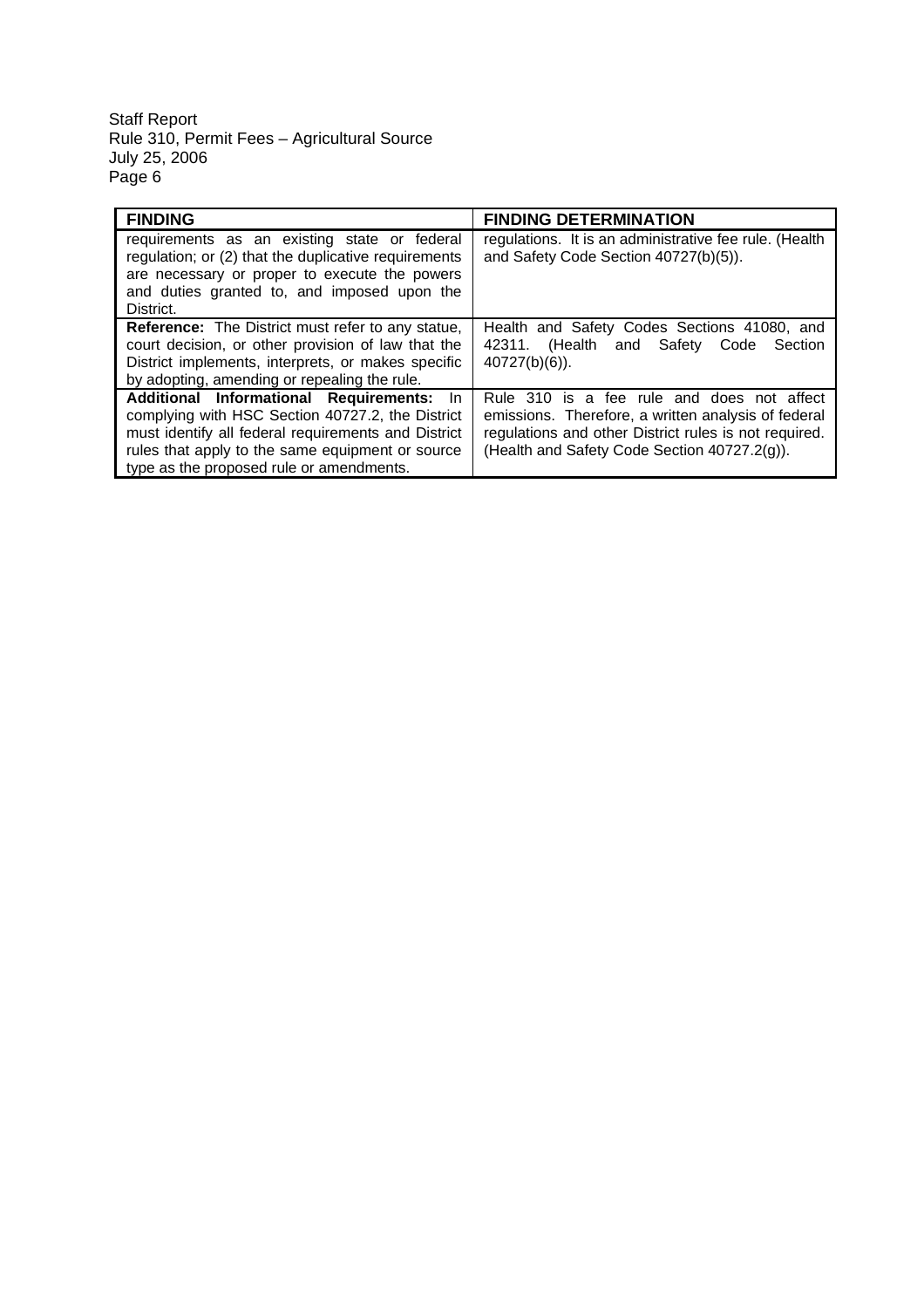## **ATTACHMENT A SUMMARY OF PROPOSED AMENDMENTS**

| <b>NEW</b><br><b>SECTION</b><br><b>NUMBER</b> | <b>EXISTING</b><br><b>SECTION</b><br><b>NUMBER</b> | <b>PROPOSED CHANGES</b>                                                                                                                                                                                                                                                                                                                                                                                                                                                                                                                                                                                                                                                                                                                                               |
|-----------------------------------------------|----------------------------------------------------|-----------------------------------------------------------------------------------------------------------------------------------------------------------------------------------------------------------------------------------------------------------------------------------------------------------------------------------------------------------------------------------------------------------------------------------------------------------------------------------------------------------------------------------------------------------------------------------------------------------------------------------------------------------------------------------------------------------------------------------------------------------------------|
| 101                                           |                                                    | Set the purpose of the rule to provide a mechanism for collecting<br>fees to recover the cost for implementing Rule 215,<br>AGRICULTURAL PERMIT REQUIREMENTS AND NEW<br>AGRICULTURAL PERMIT REVIEW.                                                                                                                                                                                                                                                                                                                                                                                                                                                                                                                                                                   |
| 102                                           |                                                    | Clarifies that public agencies are required to pay fees.                                                                                                                                                                                                                                                                                                                                                                                                                                                                                                                                                                                                                                                                                                              |
| 200                                           |                                                    | This section sets the definitions for the rule to be those terms defined<br>by Rule 215, AGRICULTURAL PERMIT REQUIREMENTS AND<br>NEW AGRICULTURAL PERMIT REVIEW, except where defined<br>within this section of this rule.                                                                                                                                                                                                                                                                                                                                                                                                                                                                                                                                            |
| 201                                           |                                                    | Defined "canceled application" consistent with Rule 301, PERMIT<br><b>FEES - STATIONARY SOURCES.</b>                                                                                                                                                                                                                                                                                                                                                                                                                                                                                                                                                                                                                                                                  |
| 202                                           |                                                    | Defined "change of location" consistent with Rule 301, PERMIT<br>FEES - STATIONARY SOURCES.                                                                                                                                                                                                                                                                                                                                                                                                                                                                                                                                                                                                                                                                           |
| 203                                           |                                                    | Defined "change of ownership" consistent with Rule 301, PERMIT<br><b>FEES - STATIONARY SOURCES.</b>                                                                                                                                                                                                                                                                                                                                                                                                                                                                                                                                                                                                                                                                   |
| 204                                           |                                                    | Defined "emergency/standby equipment" consistent with the<br>exemption for emergency equipment in Rule 202, NEW SOURCE<br>REVIEW. Emergency/standby equipment fall under the general<br>farming/miscellaneous equipment fee schedule rather than the fuel<br>burning/IC Engine fee schedules.                                                                                                                                                                                                                                                                                                                                                                                                                                                                         |
| 204                                           |                                                    | Defined "initial permit fee" consistent with Rule 301, PERMIT FEES<br>- STATIONARY SOURCES.                                                                                                                                                                                                                                                                                                                                                                                                                                                                                                                                                                                                                                                                           |
| 205                                           |                                                    | Defined "permit renewal fee" consistent with Rule 301, PERMIT<br>FEES - STATIONARY SOURCES.                                                                                                                                                                                                                                                                                                                                                                                                                                                                                                                                                                                                                                                                           |
| 301                                           |                                                    | Sets the fee for the initial permit for existing agricultural emission<br>units. Existing agricultural emission units, those that were in<br>operation within the county prior to January 1, 2004 that complied<br>with the application compliance timeframe in Section 402 of Rule<br>215 AGRICULTURAL PERMIT REQUIREMENTS AND NEW<br>AGRICULTURAL PERMIT REVIEW shall only pay the renewal fee in<br>Section 307 rather than the initial fee.                                                                                                                                                                                                                                                                                                                       |
| 302                                           |                                                    | This section requires applicants of new or modified agricultural<br>sources to pay the initial permit fee in Section 307 for the issuance of<br>the permit except in the following cases:.<br>When a complex application is submitted, the applicant will pay<br>1.<br>an initial fee that is based on the actual hours spent by staff in<br>evaluating and verifying compliance. District staff has to notify<br>the applicant within 30 days of receiving the application and the<br>applicant may request a conference to review the cost estimate.<br>When the application involves a modification of a fuel burning<br>2.<br>device or an IC engine, then the applicant shall pay the initial<br>fee based on the rating of the new equipment or on the increase |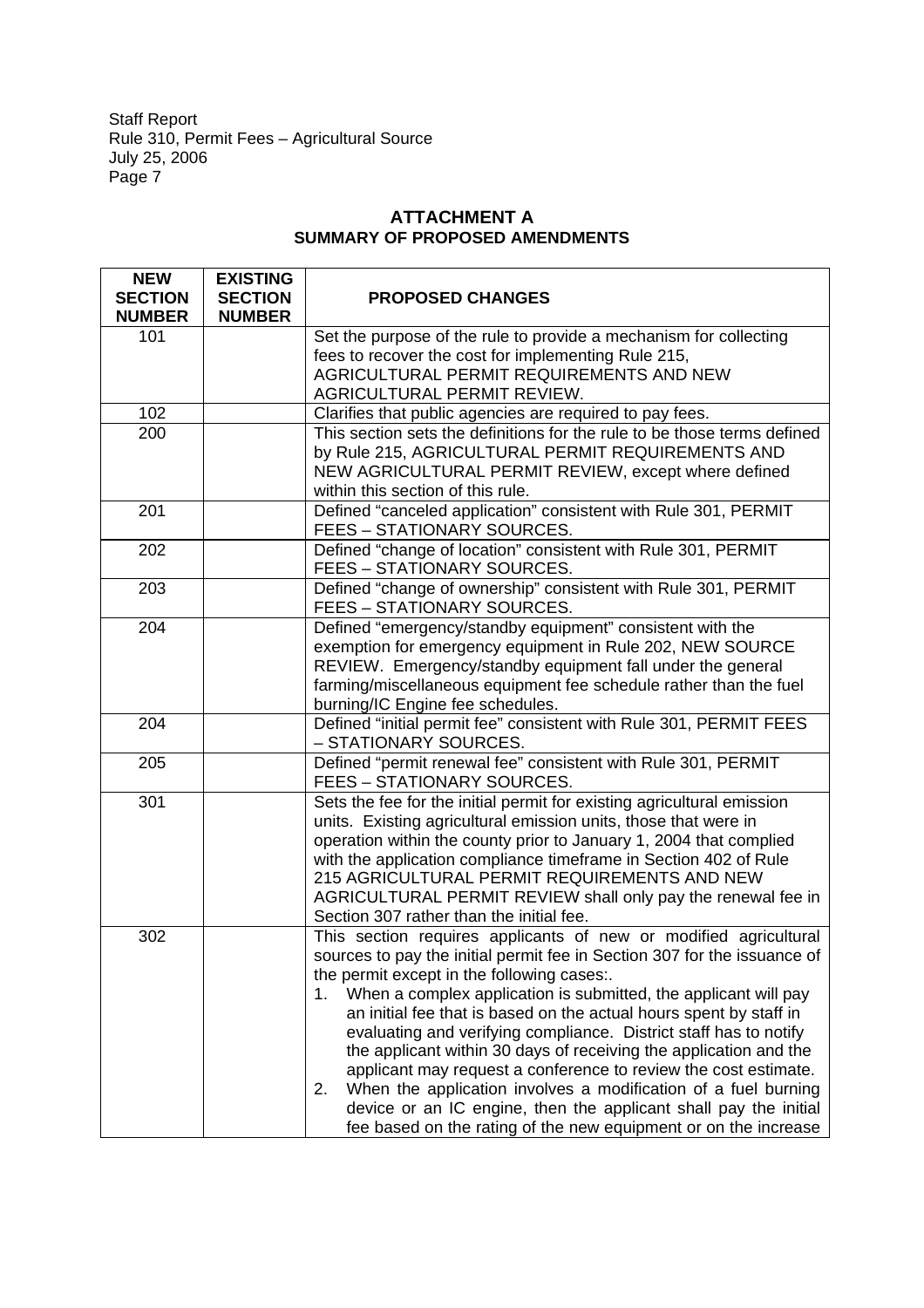|       | in rating of the modified equipment.                                                                                         |
|-------|------------------------------------------------------------------------------------------------------------------------------|
|       | When the application is filed for a revision of conditions not<br>3.                                                         |
|       | involving a modification of the equipment, the applicant shall pay                                                           |
|       | a fee of \$294.                                                                                                              |
|       | When an application is file for a modification to an emission unit<br>4.                                                     |
|       | subject to the fee schedule for confined animal facilities or                                                                |
|       | general farming/miscellaneous equipment, the applicant shall                                                                 |
|       | pay a fee equivalent to the renewal fee column.                                                                              |
| 303   | This section requires every holder of a permit to pay an annual                                                              |
|       | renewal fee. The annual renewal fee is the total of the permit                                                               |
|       | renewal fee from the schedules in Section 307 and the emission fee                                                           |
|       |                                                                                                                              |
|       | based on the tons per year emitted by the source in the prior year.                                                          |
|       | This section also allows the permit holder to request a common                                                               |
|       | renewal date and in that case the renewal fees will be prorated                                                              |
|       | accordingly.                                                                                                                 |
| 304   | This section states that there will be no refunds for cancellation or                                                        |
|       | denying of the permit. Additionally, these fees cannot be applied to                                                         |
|       | any other application. The District, however, will refund upon request                                                       |
|       | by the owner or operator of an agricultural source, any fees that                                                            |
|       | were deposited under Section 302.2 that are not used prior to an                                                             |
|       | application being withdrawn.                                                                                                 |
| 305   | This section states that if the permit is revoked, the permit renewal                                                        |
|       | fee applicable to that portion of the year during which the permit is                                                        |
|       | invalid will be not refunded nor will it be applied to any other                                                             |
|       | application.                                                                                                                 |
| 306   | This section states that when an application for a change of                                                                 |
|       | ownership/location is filed for a valid permit, the applicant shall pay a                                                    |
|       | permit fee equivalent to the permit renewal fee in Section 303.                                                              |
| 307   | This section contains the initial and permit renewal fee schedules.                                                          |
| 307.1 | This section states that if more than one fee schedule is applicable,                                                        |
|       | then the governing schedule shall be the higher. It also states that                                                         |
|       | when a group of machines are on a single permit, then the fee shall                                                          |
|       | be based on the total rating of the group.                                                                                   |
| 307.2 | This section sets the fee schedule for fuel burning equipment such                                                           |
|       | as boilers and incinerators. It does not include IC engines in this                                                          |
|       | schedule. The fees that would be due under this schedule would be                                                            |
|       | the total of the fees due from the other fuel burning equipment                                                              |
|       | (Section 307.2.a.) and the total of the incinerator (Section 307.2.b.).                                                      |
| 307.3 |                                                                                                                              |
|       | This section sets the fee schedule for IC engines.<br>This section sets the fee schedule for confined animal facilities. The |
| 307.4 |                                                                                                                              |
|       | fee was set equivalent to the fee for an IC engine permit with 250 to                                                        |
|       | 499 hp since the anticipated work load is similar.                                                                           |
| 307.5 | This section sets the fee schedule for general farming/miscellaneous                                                         |
|       | equipment. This schedule would apply to any equipment that was                                                               |
|       | not covered under the fuel burning schedule or the IC engine                                                                 |
|       | schedule. This fee is made up of a fee for any other equipment,                                                              |
|       | except gasoline dispensing, and a fee for gasoline dispensing based                                                          |
|       | on whether the exempt is exempt from Phase II vapor recovery. The                                                            |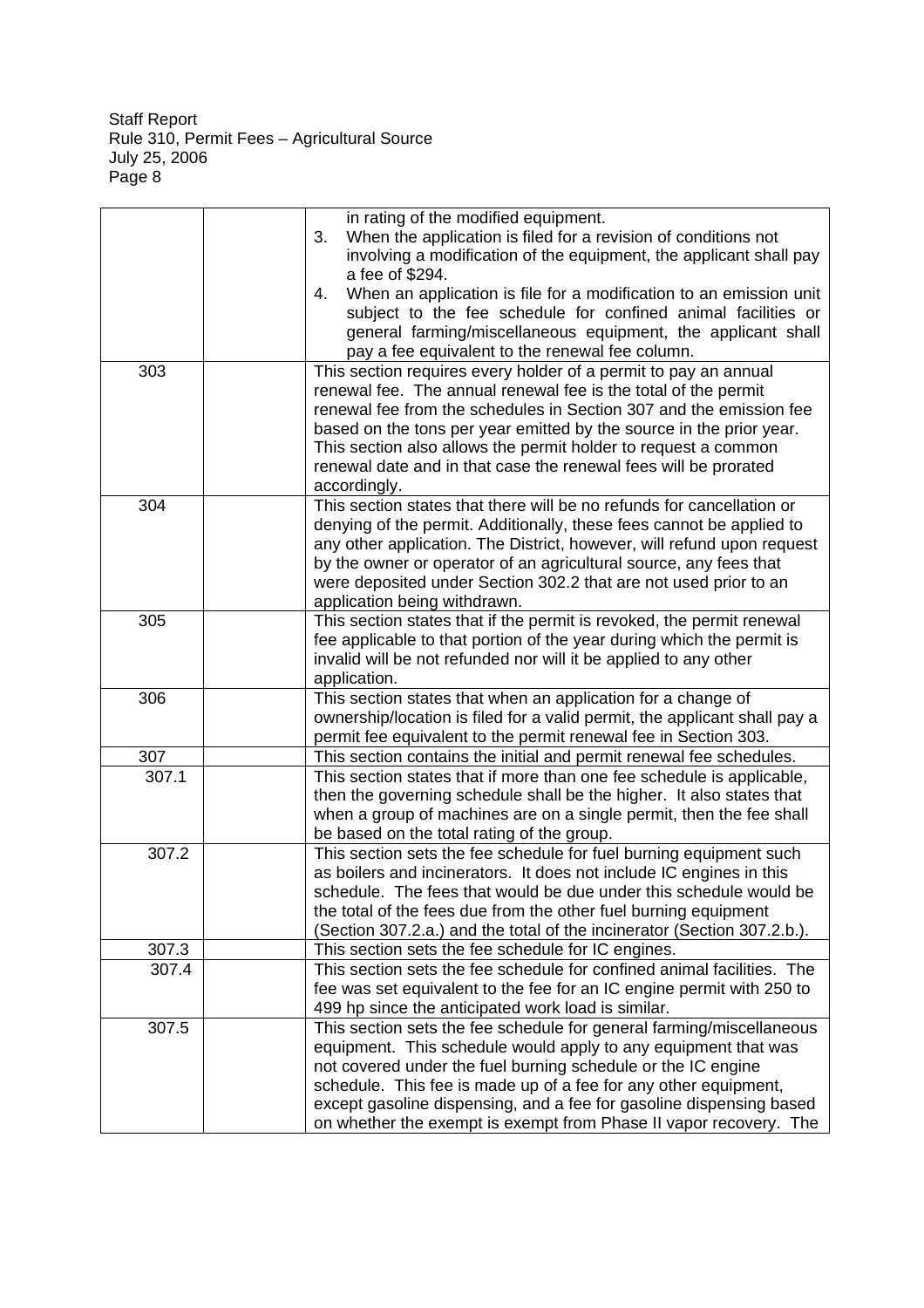|       | fee is the total of the two components. This fee schedule would also                                                      |
|-------|---------------------------------------------------------------------------------------------------------------------------|
|       | include standby/emergency equipment, including                                                                            |
|       | standby/emergency IC engines.                                                                                             |
| 307.6 | This section sets the fee for the rate for time and materials which is                                                    |
|       | used for complex permit applications, additional hours for source test                                                    |
|       | reports, reinspection fees, and large confined animal facility emission                                                   |
|       | mitigation plan updates.                                                                                                  |
| 308   | This section state that any permit granted by the Hearing Board after                                                     |
|       | denial by the Air Pollution Control Officer is subject to this Rule.                                                      |
| 309   | This section sets a fee of \$1178 for observing the source test and                                                       |
|       | evaluating the source test results thereafter. If there are multiple                                                      |
|       | source tests performed and the results submitted in one                                                                   |
|       | consolidated report, then a source test fee of \$1178 will apply to the                                                   |
|       | first 10 hours of District work. Each additional hour or portion thereof                                                  |
|       |                                                                                                                           |
|       | required for reviewing the source test will be charged the time and<br>materials labor rate established in Section 307.5. |
|       |                                                                                                                           |
| 310   | This section requires an applicant to pay the cost of collecting                                                          |
|       | samples, making the analysis and preparing the necessary reports if                                                       |
|       | the Air Pollution Control Officer finds that an analysis is required.                                                     |
|       | The applicant shall receive an estimate of the actual cost of the work                                                    |
|       | and the applicant may provide additional information that would                                                           |
|       | reduce the time spent by District staff. The fee shall be reduced                                                         |
|       | accordingly.                                                                                                              |
| 311   | This section requires the applicant to pay a fee if staff is unable to                                                    |
|       | verify compliance while on an inspection if it is due to circumstances                                                    |
|       | beyond the District's control. The fee to be paid is assessed at the                                                      |
|       | time and materials rate in Section 307.5.                                                                                 |
| 312   | This section requires that owner/operator of an agricultural source                                                       |
|       | that is subject to Rule 496, LARGE CONFINED ANIMAL FACILITY,                                                              |
|       | to pay a fee based on the time spent in evaluating the mitigation plan                                                    |
|       | update and the time and materials labor rate in Section 307.5.                                                            |
| 313   | This section requires permit applicants that are subject to public                                                        |
|       | notification requirements under Rule 215, AGRICULTURAL PERMIT                                                             |
|       | REQUIREMENTS AND NEW AGRICULTURAL PERMIT REVIEW or                                                                        |
|       | Rule 496, LARGE CONFINED ANIMAL FACILITIES to pay the cost                                                                |
|       | of publishing the notice.                                                                                                 |
| 401   | This section sets the procedure for notifying an applicant that a fee is                                                  |
|       | due and payable. If an applicant does not pay by the due date, then                                                       |
|       | the fee is increased by one half the amount and the applicants will                                                       |
|       | be notified by mail. If the fee is still unpaid after 30 days of the                                                      |
|       | notification, then the application/permit will be canceled. The                                                           |
|       | canceled application/permit will be re-instated if the fees are paid.                                                     |
| 402   | This section sets the procedure for the Air pollution Control Officer to                                                  |
|       | make an annual CPI-based permit fee adjustment upon Board                                                                 |
|       | approval of the District's budget.                                                                                        |
|       |                                                                                                                           |
| 403   | This section sets a process for an applicant to request a negotiated                                                      |
|       | payment schedule with the Air Pollution Control Officer when there is                                                     |
|       | an undue financial hardship.                                                                                              |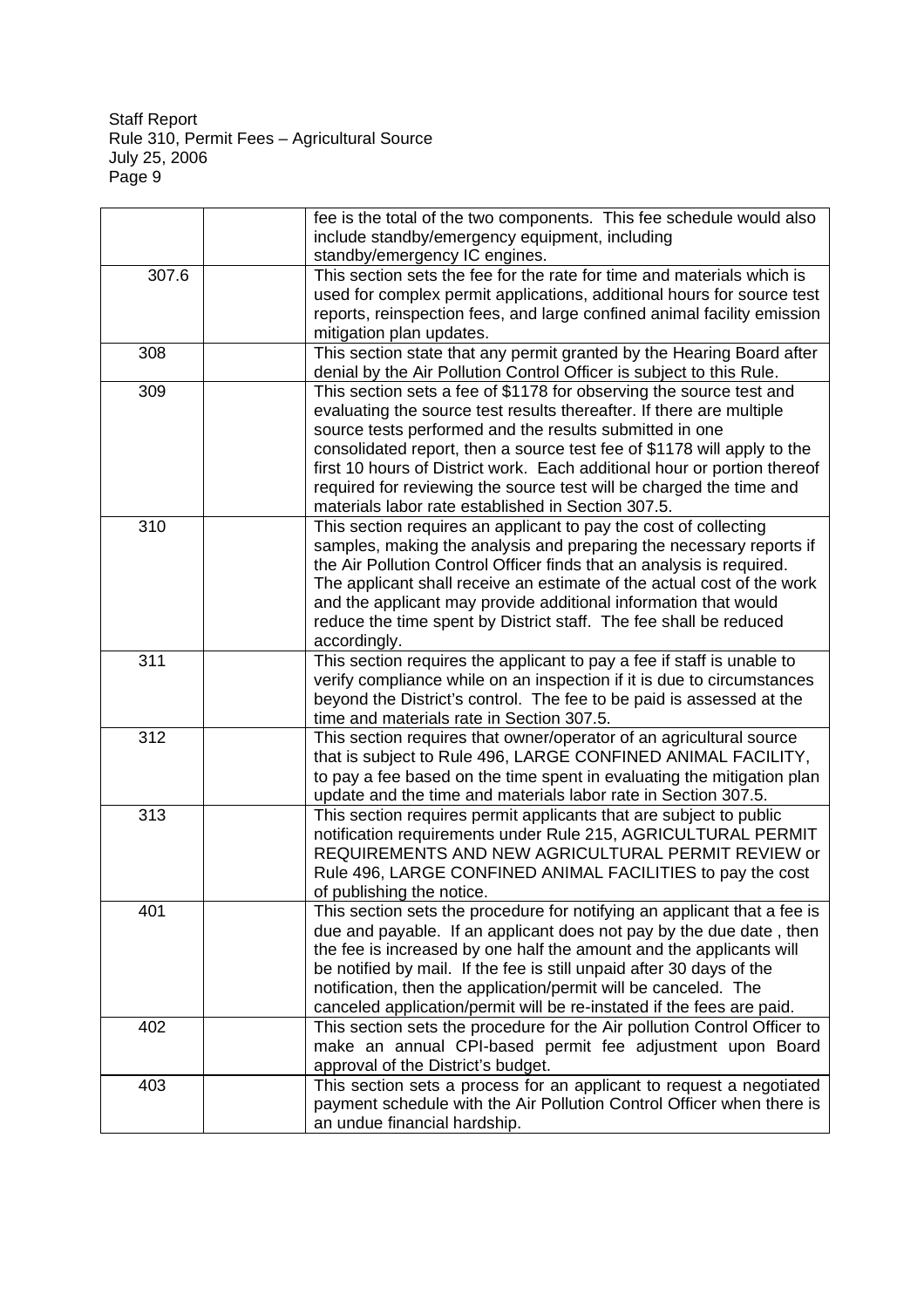#### **ATTACHMENT B PUBLIC COMMENTS**

#### **Public Workshop Comments (July 6, 2006)**

- **Comment #1:** The new rules require more permits and fees, when is it going to stop? The fees start out low and go up and up. What about cars and other sources of pollution?
- **Response:** The District is required to adopt the proposed rules by state and federal laws. The fees are necessary to recover the costs of implementing the permit programs. Staff is proposing to recover only part of the costs of implementing this program to be consistent with the fees established for other, similar equipment at industrial and commercial sources. The District has rules to reduce emissions from many other stationary sources of air pollution. However, the District has limited authority over cars and other mobile sources, although we have incentive programs to reduce emissions from these sources. The state and federal air quality agencies have required significant control of vehicular emissions but clearly growth in the number and use of motor vehicles is a significant (about 70% of ozone) part of our air quality problem here in Sacramento.
- **Comment #2:** What is the "public notification fee" for? Will it include a public hearing we get more concerned about that requirement.
- **Response:** State law requires public notification of preliminary and final decisions on certain permit actions. The fee covers the cost of publishing the notices in the newspaper. Currently that cost is about \$400. There is no specific public hearing requirement or approval by the Board of Directors, although a public meeting could be requested by interested public.
- **Comment #3:** How much state and federal funding does the District receive, and what is the revenue used for?
- **Response:** The District budget for the upcoming fiscal year is approximately \$37,700,000. We receive approximately \$1,354,000 in federal funding and we negotiate an agreement with EPA as to what air quality programs that grant will support. We also receive state grants that can be used more broadly and do support the permit and compliance programs. Many funding sources are restricted and must be used to support specific program areas including the mobile source incentive programs. Permit fees are used to recover the costs to implement state and federal laws pertaining to stationary sources including agricultural sources. These permit fees are set based on the hours associated with permitting and inspecting agricultural sources.